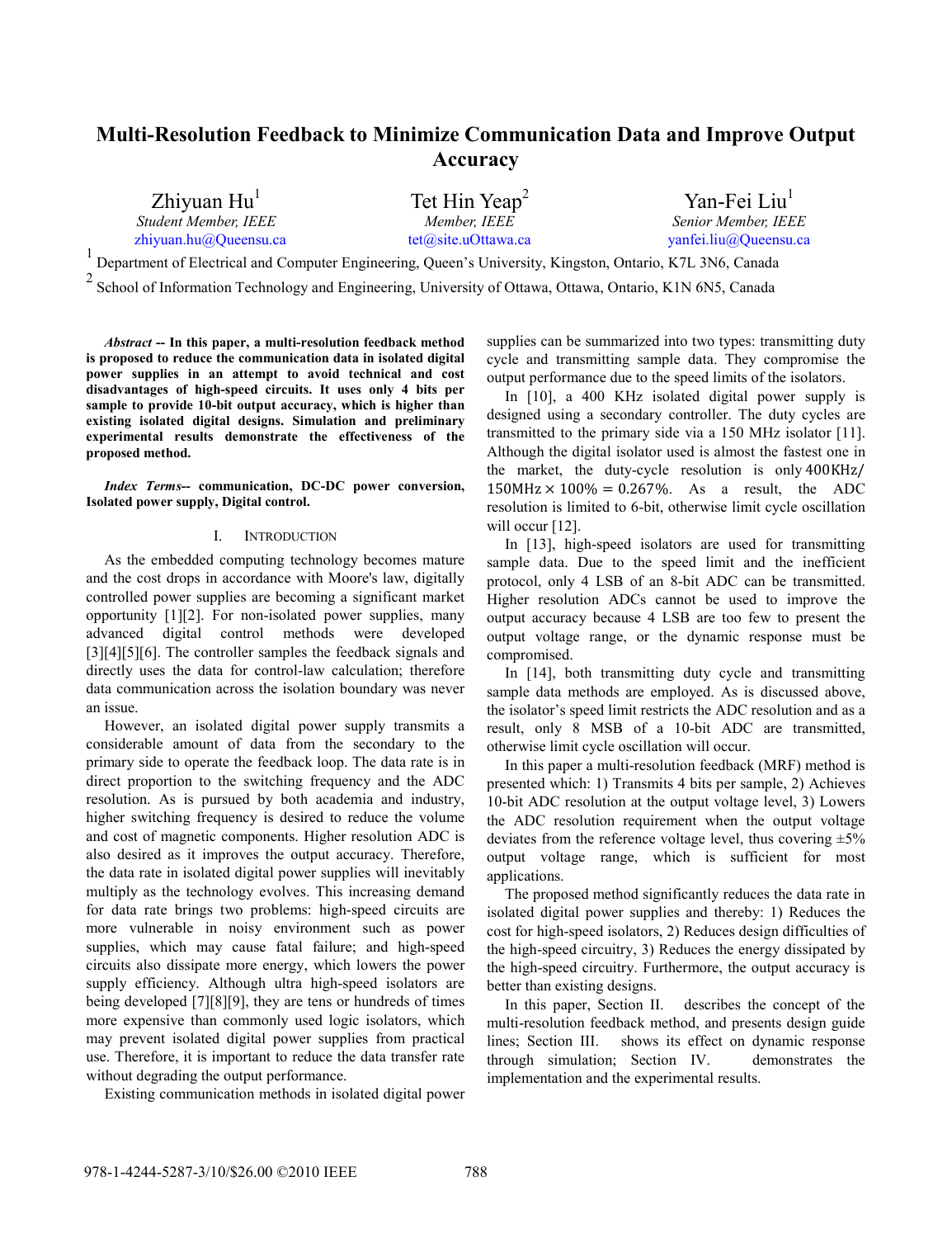#### II. MULTI-RESOLUTION FEEDBACK METHOD

The multi-resolution feedback (MRF) method is based on the idea that output voltage samples can be compressed into a shorter length by eliminating unnecessary information, which includes unnecessary scale range and unnecessary resolution.

The output regulation range is usually defined in the design specification. Any scale range outside of the output regulation range is unnecessary information.

The highest resolution only needs to be provided around the desired output voltage point. The further away from the rated output voltage level, the less resolution is needed, as the feedback system will bring the voltage back to the desired point. If steady state error exists, the highest resolution should be provided throughout the steady state error range, as the operation point of the system can be any point in this range.

Based on above observation, an MRF lookup table is made which divides the ADC's Full Scale Range into several levels. The levels cluster around the reference voltage point providing the smallest quantization step size, and are distributed unevenly across the output regulation range. The MRF levels next to the reference voltage are 1 LSB wide which gives the maximum output accuracy. As the voltage deviates away from the reference voltage, the MRF levels become wider and wider so as to reduce the total number of levels. All ADC samples are mapped into the MRF levels and then encoded into MRF codes that are much shorter than the original ADC sample length. The MRF codes are transmitted through the isolator with a protocol and are then decoded into the original sample length to take part in the control-law calculation. A concept map of MRF levels is shown in Fig. 1.



The effects of the MRF on transfer function can be interpreted as round-off errors in quantization effects, which can be considered as a variable gain due to the finite resolution in the realization of the analog-to-digital converter [15]. In MRF, the round-off errors are smaller around the

output voltage level; and the errors are larger when further away from the output voltage level, which change the variable gain range in each level. In stochastic analysis, the round-off error is a white random process with a uniform probability density from  $-\frac{q}{2}$  to  $+\frac{q}{2}$ , where q is the step size of the quantization [15]. In MRF, the q is not a constant for each level. [15] studied the worst-case bound and concluded that a BIBO (Bounded-Input Bounded-Output) system with roundoff error is still BIBO stable.

Not only is a system BIBO stable with MRF, but also the transfer function is changed very little by the MRF. In MRF, the step size is 1 LSB at the reference voltage, which means that the variable gain introduced by MRF is 1 in steady state. Although the MRF introduces relatively large sample error where the resolutions are coarse, the worst-case gain in each level is bounded in a small range, because the MRF levels are designed in such a way that  $V_{MRF}$  / $V_{error}$  is controlled within a small value (1.5 in this paper), where  $V_{MRF}$  is the decoded voltage value corresponding to the MRF level, and  $V_{error}$  is defined as  $(V_{ref} - V_{ADC})$ . For example, at  $V_{error} = 0.04V$ where the nearest MRF level is 0.05V, the equivalent extra gain is 1.25; at  $V_{error} = 0.4V$  where the nearest MRF level is 0.5V, the equivalent extra gain is still 1.25, whereas the resolution at 0.4V is much coarser than which at 0.04V.The MRF will keep the system stable as long as the system is designed to be stable with the variable gain taken into account. The system open-loop transfer function can be written as:

## $\widehat{H}(s) = M(V_{error}) \cdot H(s)$

where  $H(s)$  is the original open-loop transfer function, and  $M(V_{error})$  is the MRF gain, which is a function of  $V_{error}$ (refer to Fig. 3, which shows the maximum MRF gain in this paper is 1.5).

A design example of the MRF lookup table is shown in Table 1 and its code distribution in the output regulation range is in Fig. 2.The MRF variable gain is plotted in Fig. 3. It is observed that in the central area the MRF variable gain is (or is very close to) 1 providing accurate feedback. The variable gains that are adjacent to the central area are the largest in the entire regulation range, because  $V_{error}$  in this area is very small and the ratio is very sensitive to the MRF step size. Nevertheless, throughout the entire regulation range, the MRF variable gain is controlled within 1.5; therefore, the MRF method should have no influence on the system stability if the gain margin is sufficient.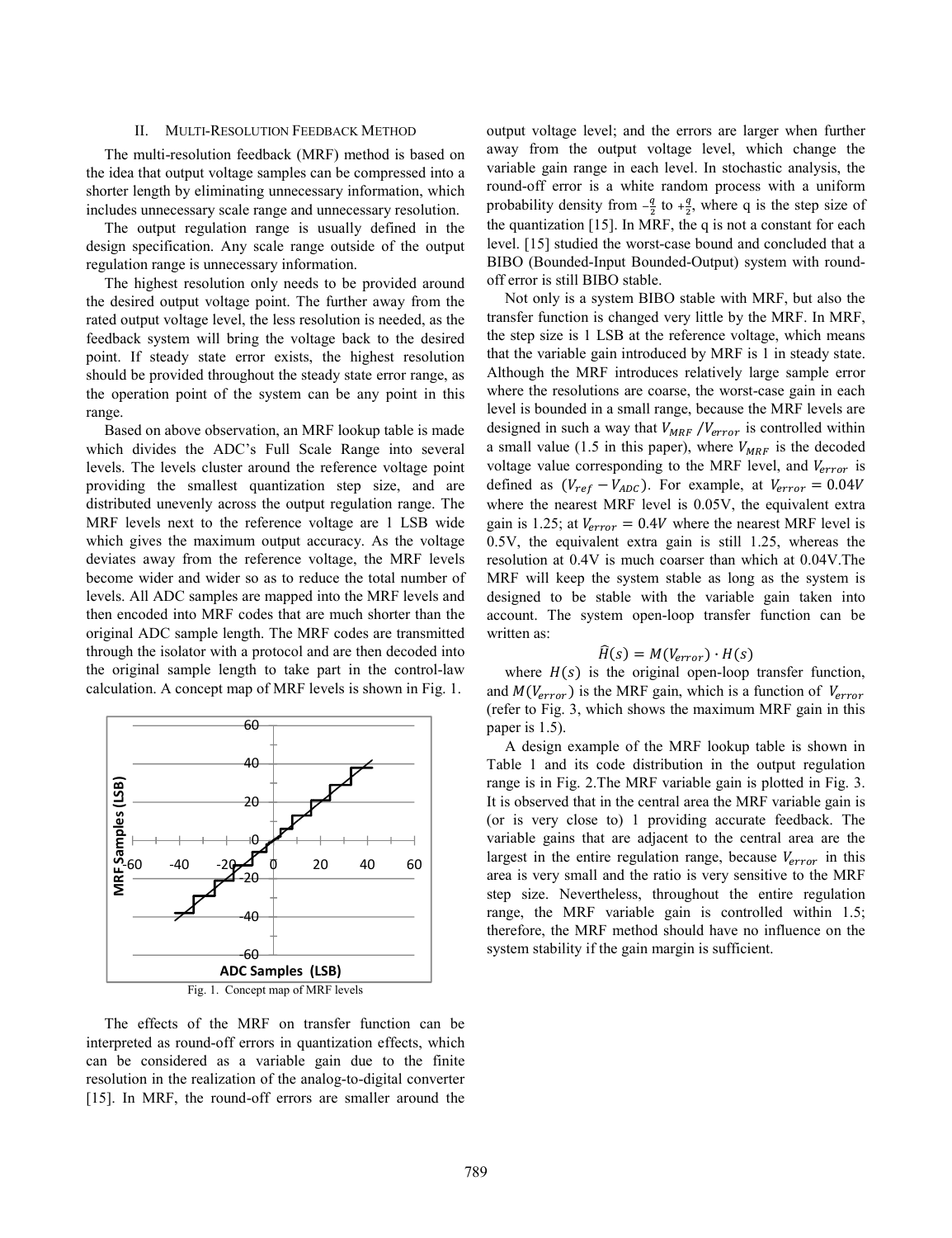| Table 1 MRF Design Example |            |                |  |  |  |  |
|----------------------------|------------|----------------|--|--|--|--|
| $V_{\rm error}$            | <b>MRF</b> | $V_{MRF}$      |  |  |  |  |
| (LSB)                      | Code       | (LSB)          |  |  |  |  |
| $-42$ to $-34$             | 1111       | $-38$          |  |  |  |  |
| $-33$ to $-25$             | 1110       | $-29$          |  |  |  |  |
| $-24$ to $-17$             | 1101       | $-21$          |  |  |  |  |
| $-16$ to $-9$              | 1100       | -13            |  |  |  |  |
| $-8$ to $-4$               | 1011       | -6             |  |  |  |  |
| $-3$ to $-2$               | 1010       | $-2$           |  |  |  |  |
| $-1$                       | 1001       | $-1$           |  |  |  |  |
| $\overline{0}$             | 1000       | 0              |  |  |  |  |
| 1                          | 0111       | 1              |  |  |  |  |
| $2$ to $3$                 | 0110       | $\overline{2}$ |  |  |  |  |
| 4 to 8                     | 0101       | 6              |  |  |  |  |
| 9 to 16                    | 0100       | 13             |  |  |  |  |
| 17 to 24                   | 0011       | 21             |  |  |  |  |
| 25 to 33                   | 0010       | 29             |  |  |  |  |
| 34 to 42                   | 0001       | 38             |  |  |  |  |



Fig. 2. Example MRF Code Distribution



Fig. 3. MRF Variable Gain Plot

In unexpected cases where the output voltage exceeds the voltage range that the MRF levels can represent, Level 15 is always used for over voltage, and Level 0 is always used for under voltage. During the soft start, the duty cycle slowly increases regardless the feedback voltage level; the control law will not come into effect until the output voltage reaches the target level.

Three guidelines must be followed while designing a MRF system.

- (1) A pole must be placed at the s-domain origin to eliminate the steady-state error. Otherwise, the output voltage may vary within the steady-state error range, and the MRF may not provide enough resolution at the operation point.
- (2) Sampling must eliminate the output ripple, because the MRF only provides the highest resolution at the objective output voltage point.

The variable gains near the reference level should be suitably small to avoid changing the dynamic response of the system.use

### III. SIMULATION RESULTS

In order to compare the performances of the MRFembedded and the non-MRF systems, a digital Flyback converter was simulated with and without the MRF codec. The switching frequency is 100 KHz. Vin=48±5VDC, Vo=5V/25W. The transformer turns ratio is 6:2 and the primary inductance is 15 uH.

Apply the example MRF lookup table shown in Table 1 to the digital Flyback converter, where the ADC Full Scale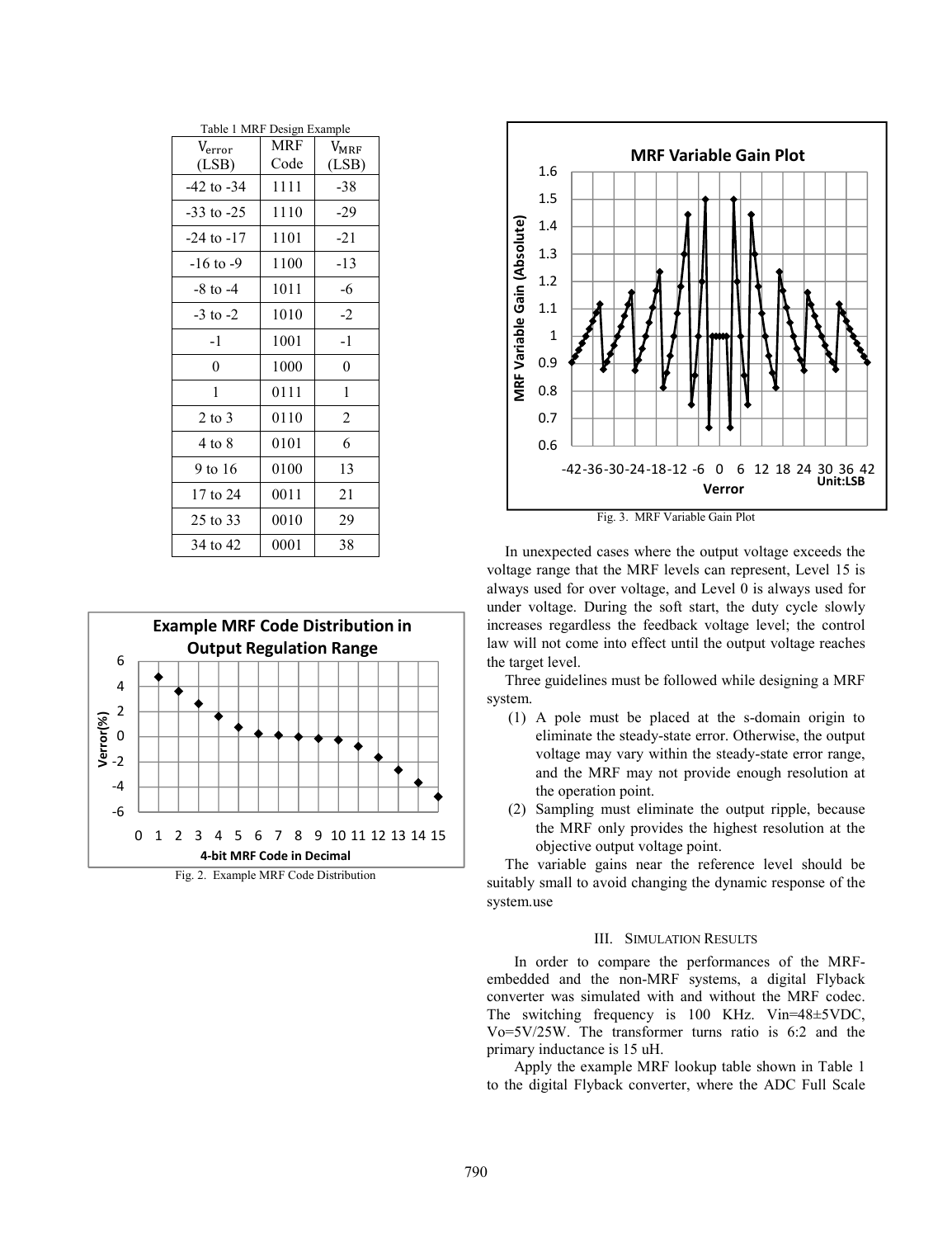Range is 6.42V and 1 LSB is 6.27mV. It is discovered in design practices that when 1 LSB represents 0.12% of the output voltage, the 4-bit MRF code providing 16 MRF levels can sufficiently cover  $\pm 5\%$  of the output voltage range; whereas 3-bit MRF only provides 8 levels which are not sufficient and 32 levels for 5-bit MRF are more than necessary.

The simulation results are shown in Fig. 4 and Fig. 5.

Fig. 4 shows the load transient response from 75% to 25% load. The two waveforms in Fig. 4 (a) are from the MRF-embedded system; the two waveforms in Fig. 4 (b) are from the system without the MRF. MRF level is the Verror signal encoded by the MRF codec. Verror is the original error signal. It can be observed that although the MRF level waveform shows obvious MRF characteristics – coarse resolution at large error values – the output voltage waveforms from the two systems are almost identical.

Fig. 5 shows the load transient response from 25% to 75% load. Again, a comparison of the waveforms from the two systems shows that the MRF method has no visible influence on the system's dynamic response.







#### IV. EXPERIMENTAL RESULTS

A prototype of the proposed MRF method was implemented with the digital Flyback converter designed in Section III. , shown in Fig. 6. A protocol is used to transmit the MRF codes from the secondary to the primary side. Two Microchip PIC30F2020 microcontrollers are used to implement the secondary ADC/encoder and the primary decoder/compensator/DPWM, respectively. The secondary controller over-samples the output voltage in order to average out the ripple. It senses the negative pulses of the secondary winding in order to synchronize the sampling of each cycle.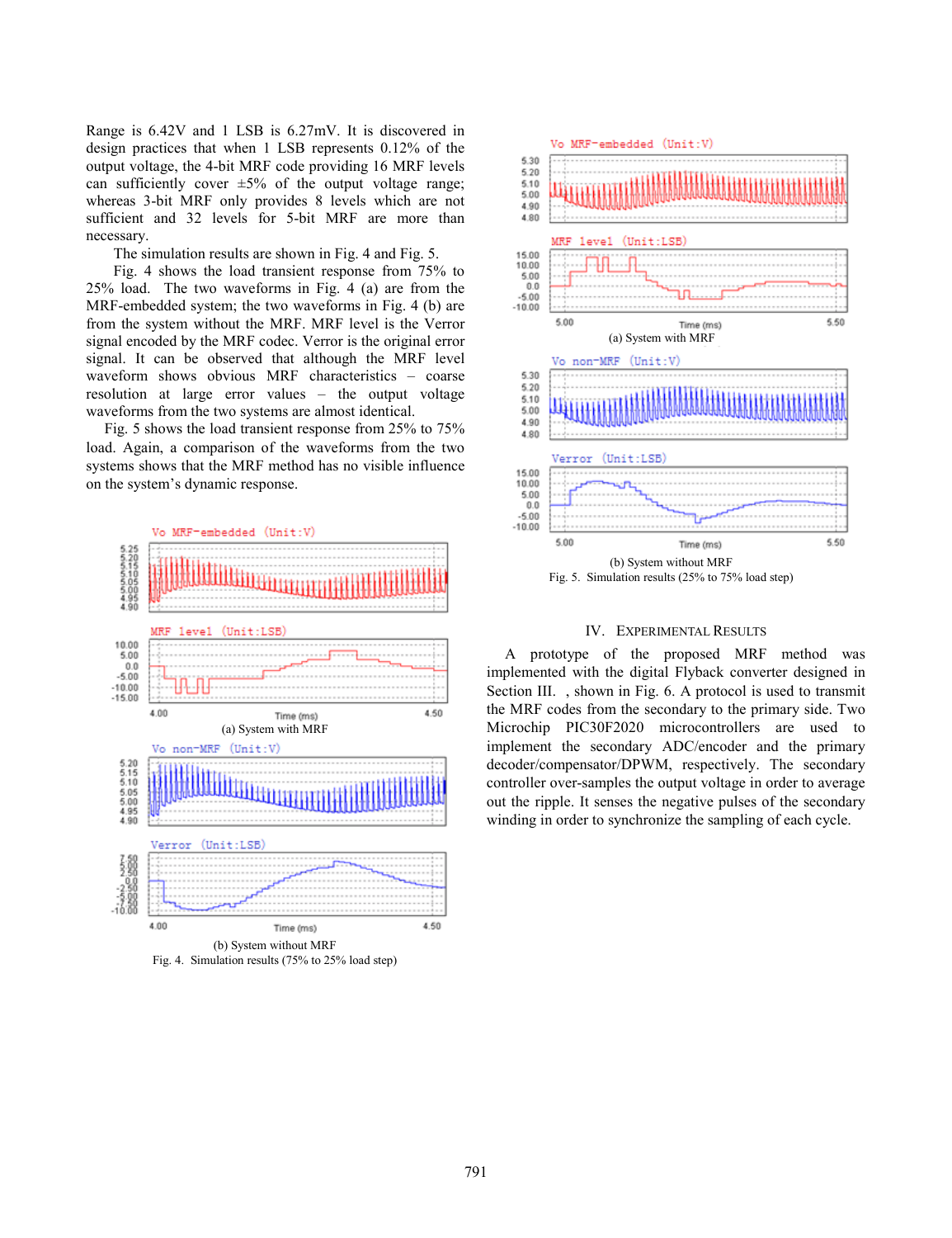

Fig. 6. Prototype Block Diagram

An electronic load in constant resistance mode is used in the test. In step load transient, the slew rate is set to 500mA/us. The experimental results are shown in Fig. 7 to Fig. 9.

During the 75% to 25% step load transient, the output voltage overshoots to 5.1V, and then undershoots to 4.95V, and returns to steady state. This waveform shows that the Verror during the load transient does not exceed the  $\pm 5\%$ output regulation range. It proves that the MRF design covers adequate output regulation range. The waveform also shows no visible nonlinear characteristic.

During the 25% to 75% step load transient, the output voltage drops to no less than 4.85V. This waveform also proves that the MRF design covers adequate regulation range, and it shows no visible nonlinear characteristic.

Fig. 8 shows the steady state output waveforms. CH 1 is  $V<sub>o</sub>$ . CH 3 is  $V<sub>o</sub>$ , AC coupled. CH4 is  $I<sub>o</sub>$ , resistive load.

Fig. 9 demonstrates the excellent output accuracy of the proposed MRF system. Throughout the output current range and the input voltage range, the output voltage is regulated within 1 LSB, 0.12%, from the rated 5V output.



Fig. 7. Experimental results; Up: 75% to 25% load step; Down: 25% to 75% load step



Fig. 8. Steady State Output Waveform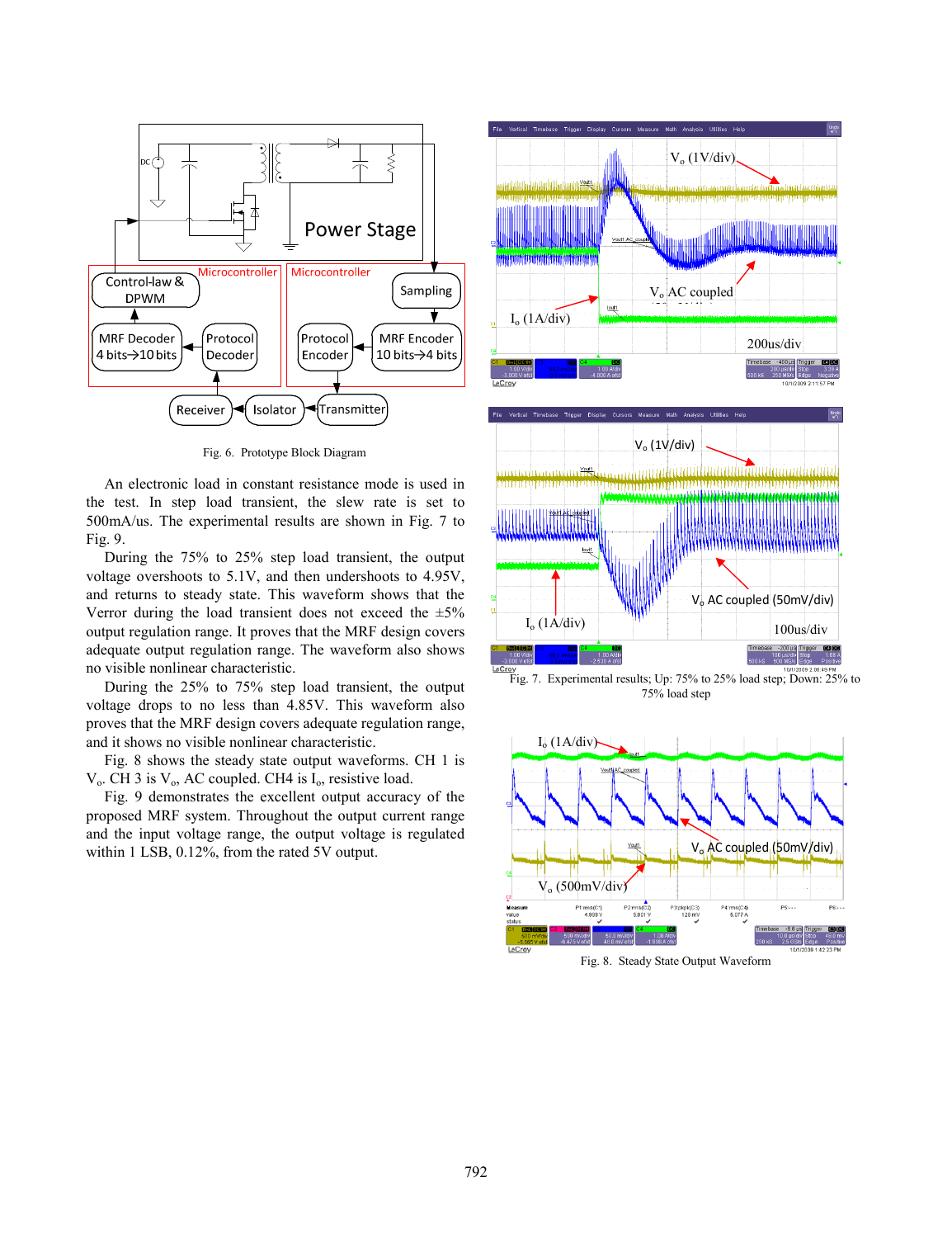

Fig. 9. Output Regulation Test

Data stream in 9 successive frames are captured in a single waveform. The waveform is then zoomed in at each frame in order to extract data that are sent from the secondary to the primary, shown in Fig. 10. This examines steady state operation, and allows us to verify precisely if the MRF has impact on the system stability.

The prototype implements two independent Flyback converters on the board, and the protocol transmits two 4-bit MRF samples together for two converters; therefore the MRF method is tested by two instances in this prototype to ensure its validity.







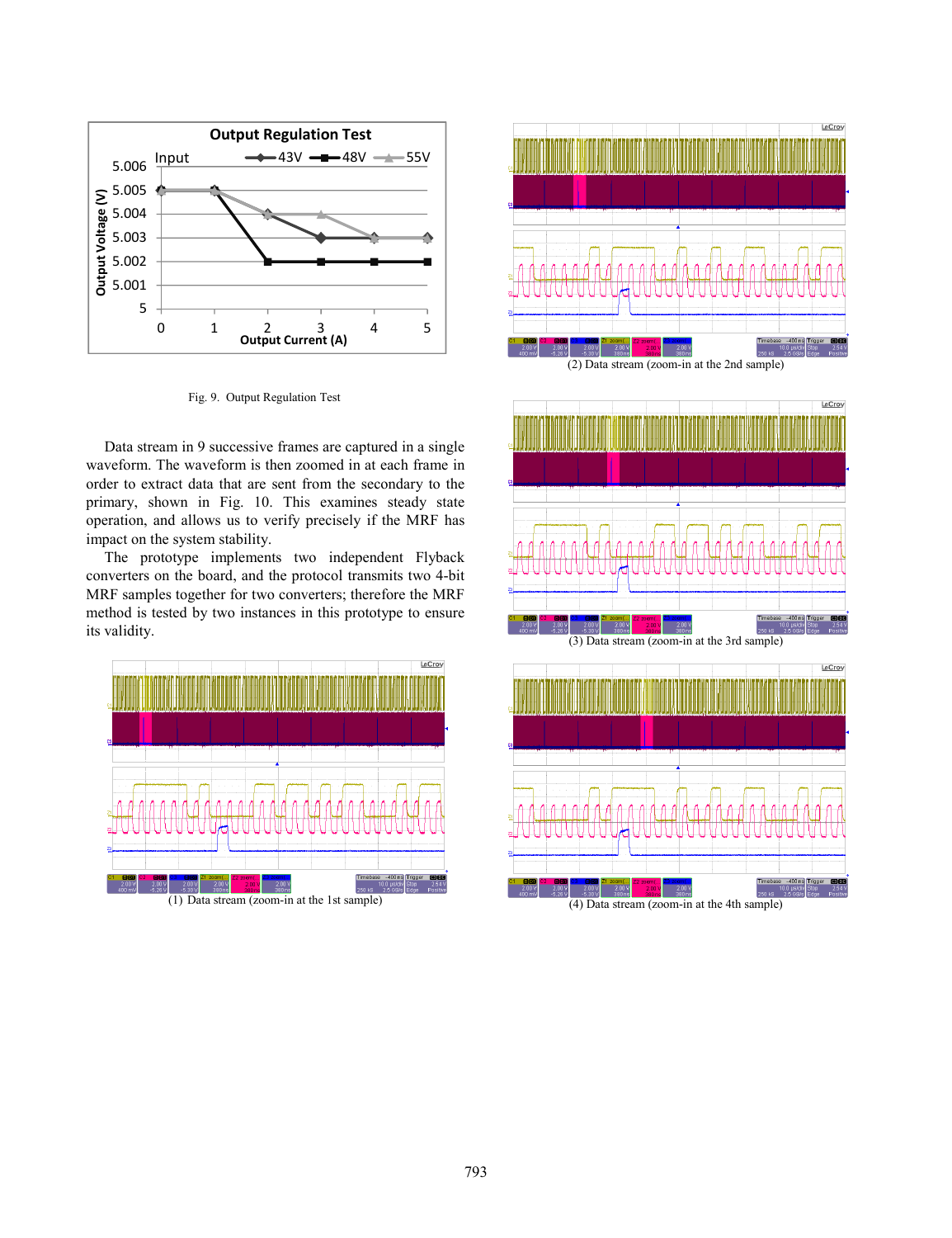



ebase 400ms Trigger<br>10.0 us/div Stop 10.0<br>11.0 16.000 February 2544 21 20 0 11 2.00 V<br>380 ns (9) Data stream (zoom-in at the 9th sample)

 $2.00\,\mathrm{V}$ 

Fig. 10. Data stream in 9 successive frames. Ch1 (yellow): Data, Ch2 (red): Clock, Ch3 (blue): Frame Header.

The extracted data are given in Table 2, which shows that the output voltages are regulated within 1 LSB of the reference level (1000).